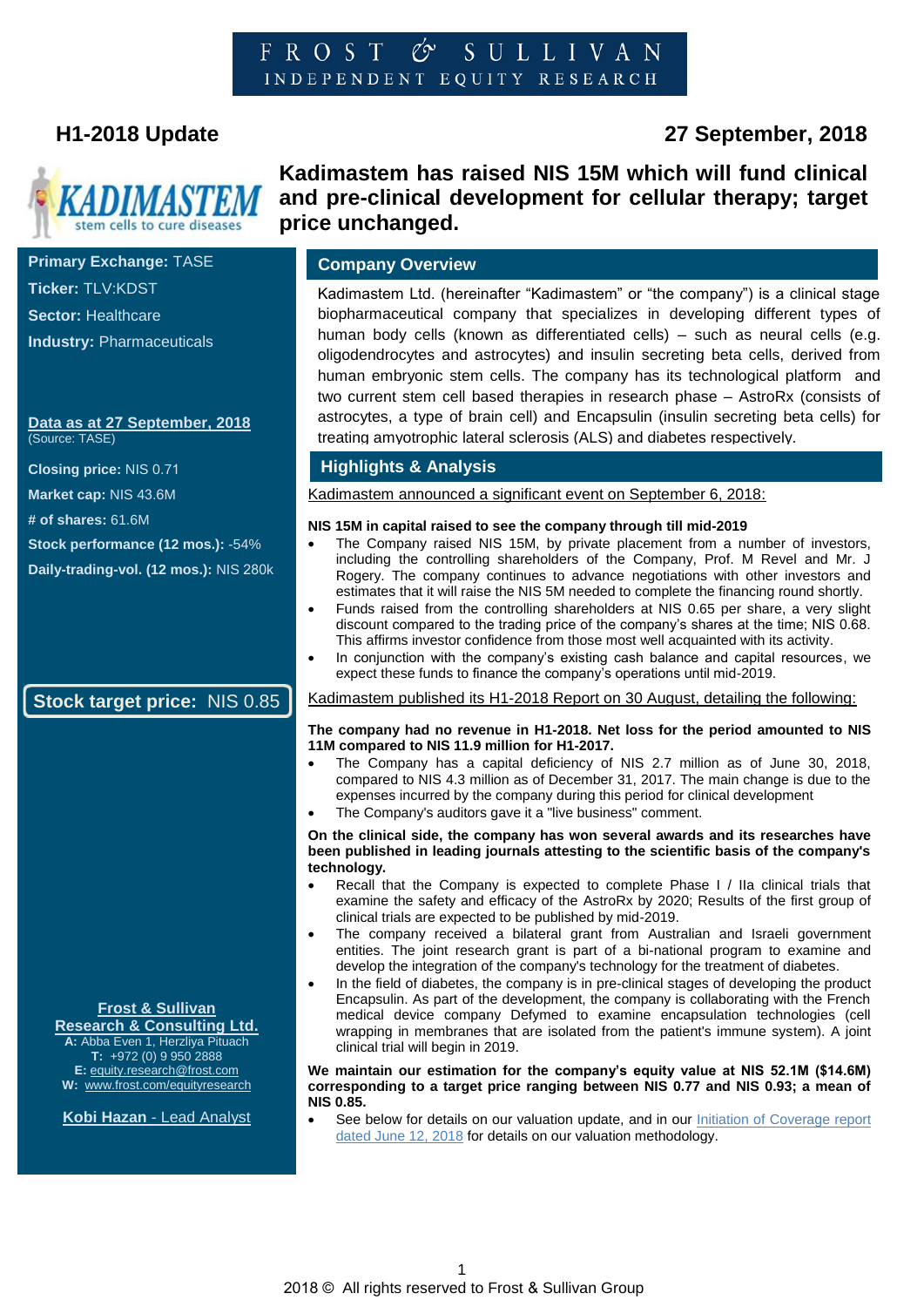# **Updates for H1-2018**

### Clinical Development

### **Approval for a research grant from the Australian Government and the Innovation Authority to Examine an Integrated Diabetes Solution**

The company received approval from the Australian Government and the Innovation Authority of the Israeli Ministry of Economy to receive a joint research grant as part of a bi-national program to examine and develop the company's technology for the treatment of diabetes, together with dedicated medical equipment developed by the Australian Foundation for Diabetes Research. The project budget requested by the Company from the Innovation Authority, which will be spread over a period of three years (the length of the duration of the plan), and will amount to NIS 3 million, of which the Innovation Authority (which will participate in half of it) approved NIS 1 million for the first year.

### **Awarded honors in presentation of the company's technology at the prestigious European ALS Conference at Oxford University**

During a prestigious European ALS conference held at Oxford University in England, the company presented its scientific work on cellular therapy. The work was awarded with honors from a pool of hundreds of research papers presented at the conference.

### **Published a scientific article about the company's cellular treatment of ALS in a prestigious scientific journal in the field of cellular therapy**

On June 6, 2018 the company published a scientific article in the prestigious medical journal article discussing the flagship product of the company, AstroRx. The results describe the efficacy and safety results of the product in the model on animals and the various mechanisms that prevent the death of motor neuron cells affected by ALS. The results described in this article form the basis of the clinical trial currently being conducted by ALS patients using AstroRx at Hadassah Ein Kerem Hospital.

### **Agreement signed to examine the feasibility of a combined solution for the treatment of diabetic patients with Defymed.**

On April 20, 2018, the company signed a memorandum of understanding with the medical device company SAS Defymed, to examine the integration of the technologies of both companies for the treatment of diabetes. On June 14, 2018, the Company signed an agreement to examine the feasibility of a combined solution for the treatment of diabetic patients with Defymed.

## Capital Raising

### **Completion of NIS 15 million in capital raising at a price of NIS 0.65 per share**

The company raised private placements from several investors, including the controlling shareholders of the company, Professor Michel Revel and Mr. Julian Rogery. The company announced that it is continuing to advance negotiations with other investors regarding the completion of another round of financing, and believes that it will complete the round of financing in the near future. The current funding round is for total consideration of NIS 20M, meaning NIS 5M remains outstanding. These funds will be sufficient for the company to realize its strategic goals set up until mid-2019. The initial NIS 15M was raised at a relatively low discount on the market price in the month before the issue (about 70 Agorot per share).

In addition, the cash balance as of June 30, 2018 is approximately NIS 2.4 million, while the cash used in its current operations is approximately NIS 9.3 million for H1-2018. In other words, the company burns approx. NIS 4.7 million per quarter.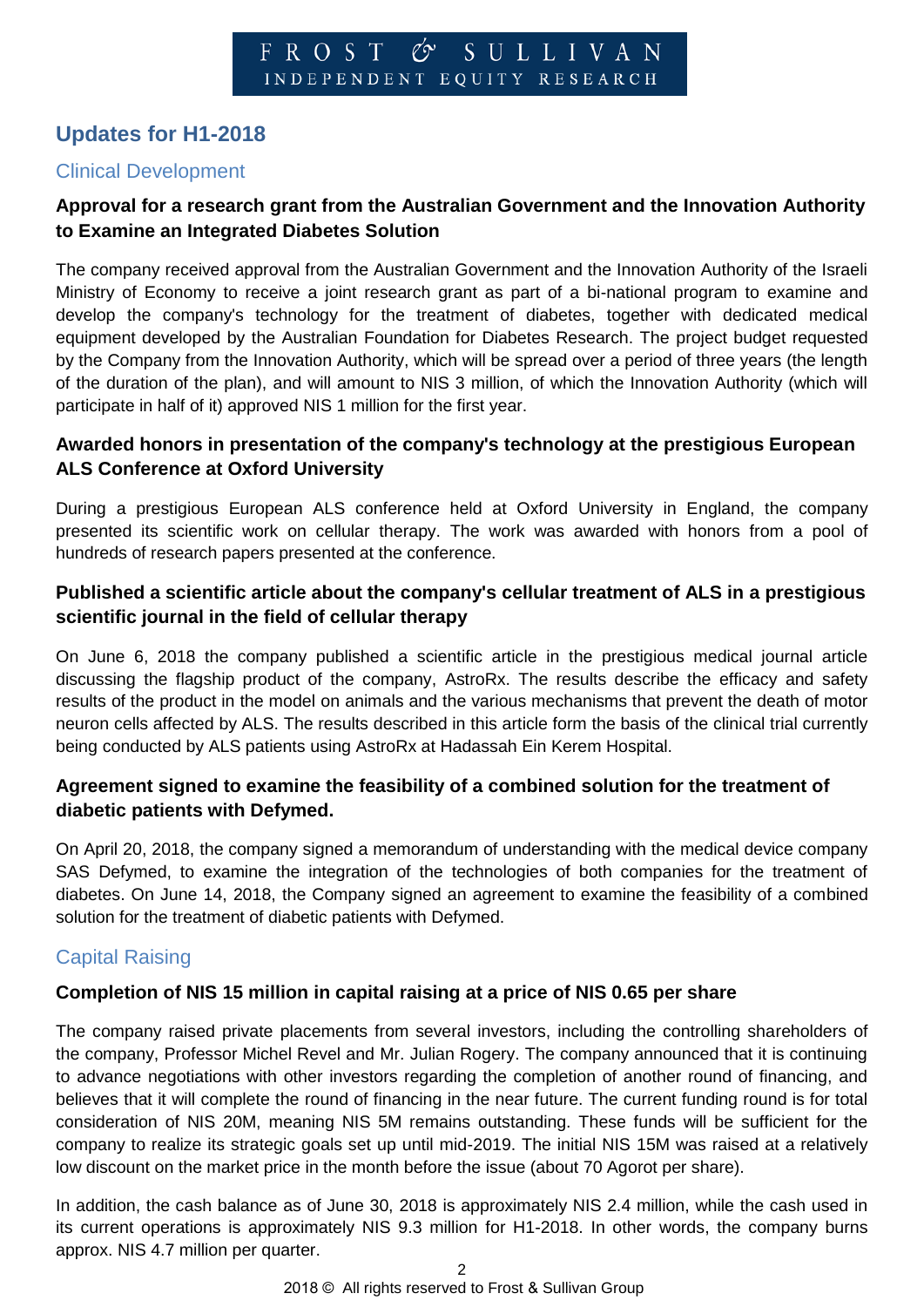# Financial Results

**Revenues**, none were recorded in H1-2018. Revenues for H1- 2017 were due to the linear recognition of revenues from the Merck Serono agreement, which was spread over the three-year agreement period. The agreement with Mark Serono ended in July 2017.

**Research and Development expenses** totaled NIS 7.3M in H1-2018 a significant decrease compared to these expenses in H1-2017, mainly due to the addition of expenses in respect of options and payments in 2017. Excluding these expenses, total expenses in H1-2018 were NIS 7 million, compared to NIS 9.9 million in H1-2017; this was mainly due to a decrease in the cost of subcontractors, which occurred during the parallel period due to preparations for the clinical trial, compared to H1-2018, which was only partially affected by the clinical trial.

**General and administrative expenses** remained relatively constant compared to the corresponding period and amounted to NIS 3.4 million.

**Total loss** for the first half of 2018 amounted to NIS 11 million compared to the corresponding period in 2017, in which the loss amounted to NIS 11.9 million

**Capital deficiency** of the company amounted to NIS 2.7 million at June 30, 2018, compared to NIS 4.3 million at December 31, 2017. The change was due to clinical development expenditure during the period.

**Net loss** to the Company of NIS 11 million and a negative cash flow from operating activities of NIS 9.4 million for the six-month period ended June 30, 2018.

The Company's auditors gave it an on going concern comment.

# **Analysis**

Kadimastem is a public Israeli company specializing in regenerative medicine. In March 2018, the company began its first clinical trial, stage I/IIa, with human astrocytes (AstroRx®) to replace the defective astrocytes in ALS patients. The unique characteristics of AstroRx® are expected to significantly slow the progression of the disease, as the company has demonstrated in its preclinical trials. The Phase I/IIa clinical trial is expected to be completed by mid-2020.

Only two drugs have so far been approved by the FDA to treat ALS, and none of the drugs can reverse the disease. In the stem cell field, there is one treatment (based on mesenchymal stem cells) marketed by Corestem and approved in South Korea since 2014. Corestem may apply for approval in the US towards the end of 2018 or the beginning of 2019.

Another treatment based on stem cells (also based on mesenchymal stem cells) is BrainStorm Cell Therapeutics, a public Israeli company, with its lead asset currently undergoing Phase III clinical trials. If the trial succeeds, the company is expected to launch its leading product by 2020.

In the above two treatments, it is necessary to isolate the mesenchymal stem cells from the ALS patient and develop them into the final product. The process takes a few weeks (for example, the Brainstorm product requires about 28 days) and a laboratory for cell isolation and processing is required. This limits the ability of Corestem and Brainstorm to provide treatment for ALS patients, which are spread over different regions. Kadimastem's AstroRx®, as a shelf product, does not have these limitations.

In the area of diabetes, the company's treatment, Encapsulin, is designed for diabetics who are currently taking insulin to manage their blood glucose levels. The company is in the preclinical stage. The product is made up of insulin-producing and glucagon-producing products in response to external glucose levels. The company is examining and promoting cooperation in the field of encapsulation in order to select a partner with technological capabilities suitable for implementation of the company's cellular product for the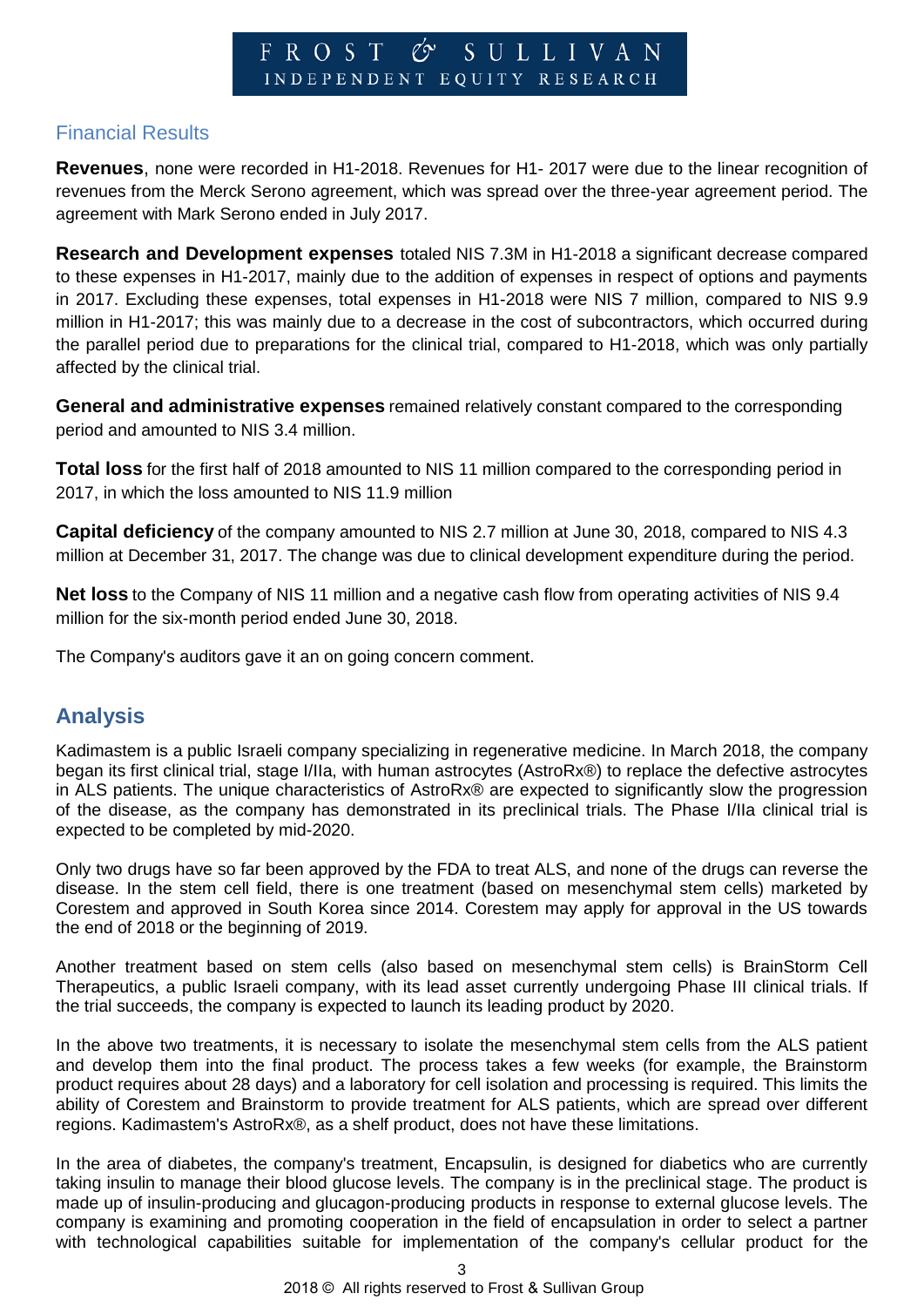#### $F R O S T C$ SULLIVAN INDEPENDENT EQUITY RESEARCH

treatment of diabetes. As part of this strategy, the company recently signed a memorandum of understanding with Defymed, a French medical device company, to conduct a feasibility study in the framework of preclinical trials deploying Kadimastem's cells with Defymed's device to assess the effectiveness of the combination.

**2019 will be a crucial year for Kadimastem with the forecasted release of early-stage clinical trial results for its ALS treatment and a POC trial for its diabetes treatment. Both have the potential to impact the company's strategic position within the stem cells domain.** 

**In view of the above, we maintain our estimation for the company's equity value at NIS 52.11M (\$14.64M) corresponding to a target price ranging between NIS 0.77 and NIS 0.93; a mean of NIS 0.85.**

### Upcoming Potential Catalysts

| <b>Program</b>                                                                                                                                                                                                                                                                                                       | <b>Event</b>                                                                                                                                                                                                  | Significance Timeline |          |
|----------------------------------------------------------------------------------------------------------------------------------------------------------------------------------------------------------------------------------------------------------------------------------------------------------------------|---------------------------------------------------------------------------------------------------------------------------------------------------------------------------------------------------------------|-----------------------|----------|
| AstroRx trial with ID NCT03482050: A<br>Phase I/IIa, Open-Label, Dose-escalating<br>Clinical Study to Evaluate the Safety,<br>Tolerability and Therapeutic Effects of<br>Transplantation of Astrocytes Derived<br>From Human Embryonic Stem Cells<br>(hESC), in Patients With Amyotrophic<br>Lateral Sclerosis (ALS) | Results on drug safety and efficacy will<br>be declared. Information on measurable<br>parameters such as improvement in<br>muscle strength and quality of life due to<br>the use of AstroRx will be reported. | High                  | Mid-2019 |
| AstroRx pivotal clinical trial                                                                                                                                                                                                                                                                                       | Commencement of a pivotal clinical trial.                                                                                                                                                                     | High                  | 2020     |
| Encapsulin                                                                                                                                                                                                                                                                                                           | Proof of concept pre-clinical test using<br>Defymed's MailPan device<br>and<br>Kadimastem's islet-of-Langerhans-like<br>cell clusters to evaluate the efficacy of<br>the combination in treating diabetes.    | High                  | Mid-2019 |

### 12-month stock movement

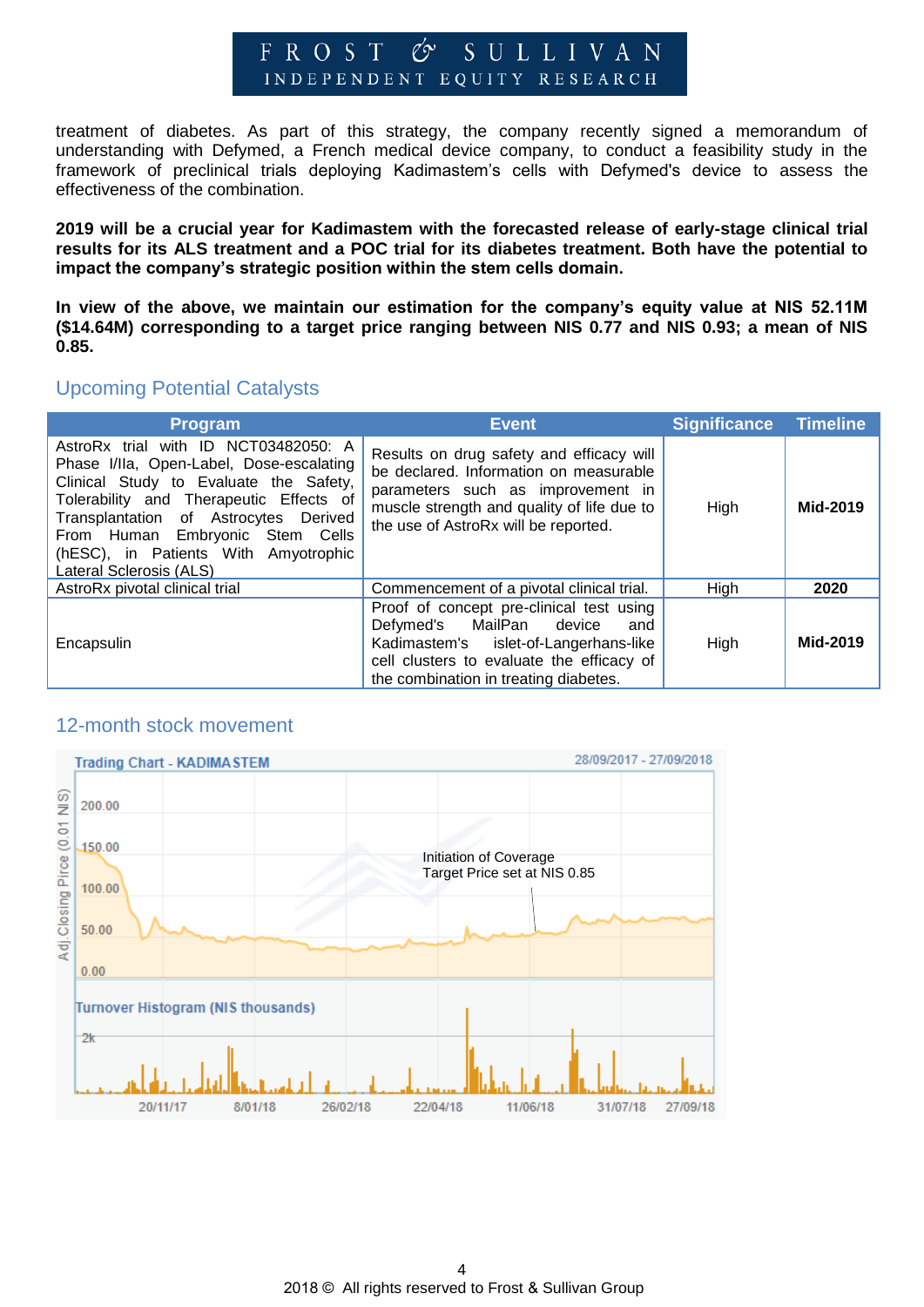# **Appendix – Financial Statements**

| Balance Sheet (NIS 000s)                          |            |           |  |  |
|---------------------------------------------------|------------|-----------|--|--|
| As at:                                            | 12/31/2017 | 6/30/2018 |  |  |
| Cash And Cash Equivalents                         | 9,549      | 2,372     |  |  |
| <b>Net Receivables</b>                            | 911        | 983       |  |  |
| <b>Total Current Assets</b>                       | 10,460     | 3,355     |  |  |
| Property, Plant and Equipment                     | 1,068      | 1,265     |  |  |
| <b>Restricted Cash</b>                            | 604        | 600       |  |  |
| <b>Total Assets</b>                               | 12,132     | 5,220     |  |  |
| Liabilities to suppliers and service<br>providers | 4,917      | 4,497     |  |  |
| <b>Accounts Payable</b>                           | 1,650      | 1,503     |  |  |
| <b>Advanced Deposit</b>                           | 0          | 662       |  |  |
| Short Term Credit, and others                     | 772        | 773       |  |  |
| <b>Total Current Liabilities</b>                  | 7,339      | 7,435     |  |  |
| <b>Total Non-Current Liabilities</b>              | 513        | 513       |  |  |
| <b>Total Liabilities</b>                          | 7,852      | 7,948     |  |  |
| <b>Shareholder's Equity</b>                       | 4,280      | (2,728)   |  |  |
| <b>Total, Liabilities + Equity</b>                | 12,132     | 5,220     |  |  |

| Statement of P/L (NIS 000s)                |            |            |           |  |  |
|--------------------------------------------|------------|------------|-----------|--|--|
| <b>Six-Months Ending</b>                   | 30/06/2017 | 31/12/2017 | 6/30/2018 |  |  |
| <b>Total Revenue</b>                       | (589)      | (95)       | 0         |  |  |
| <b>Cost of Revenue</b>                     | 41         |            | 0         |  |  |
| <b>Gross Loss (Profit)</b>                 | 548        | (548)      | 0         |  |  |
| <b>Research &amp; Development Expenses</b> | 8,895      | 5,975      | 7,323     |  |  |
| Selling, General & Administrative Expenses | 3,151      | 3,352      | 3,401     |  |  |
| <b>Operating Loss</b>                      | 11,598     | 9,239      | 10,724    |  |  |
| <b>Net Financial Expenses</b>              | 347        | 419        | 284       |  |  |
| <b>Earnings Before Taxes</b>               | 11,945     | 9,658      | 11,008    |  |  |
| Income Tax                                 | (62)       | (113)      | (51)      |  |  |
| <b>Net Loss</b>                            | 11,883     | 9,771      | 10,957    |  |  |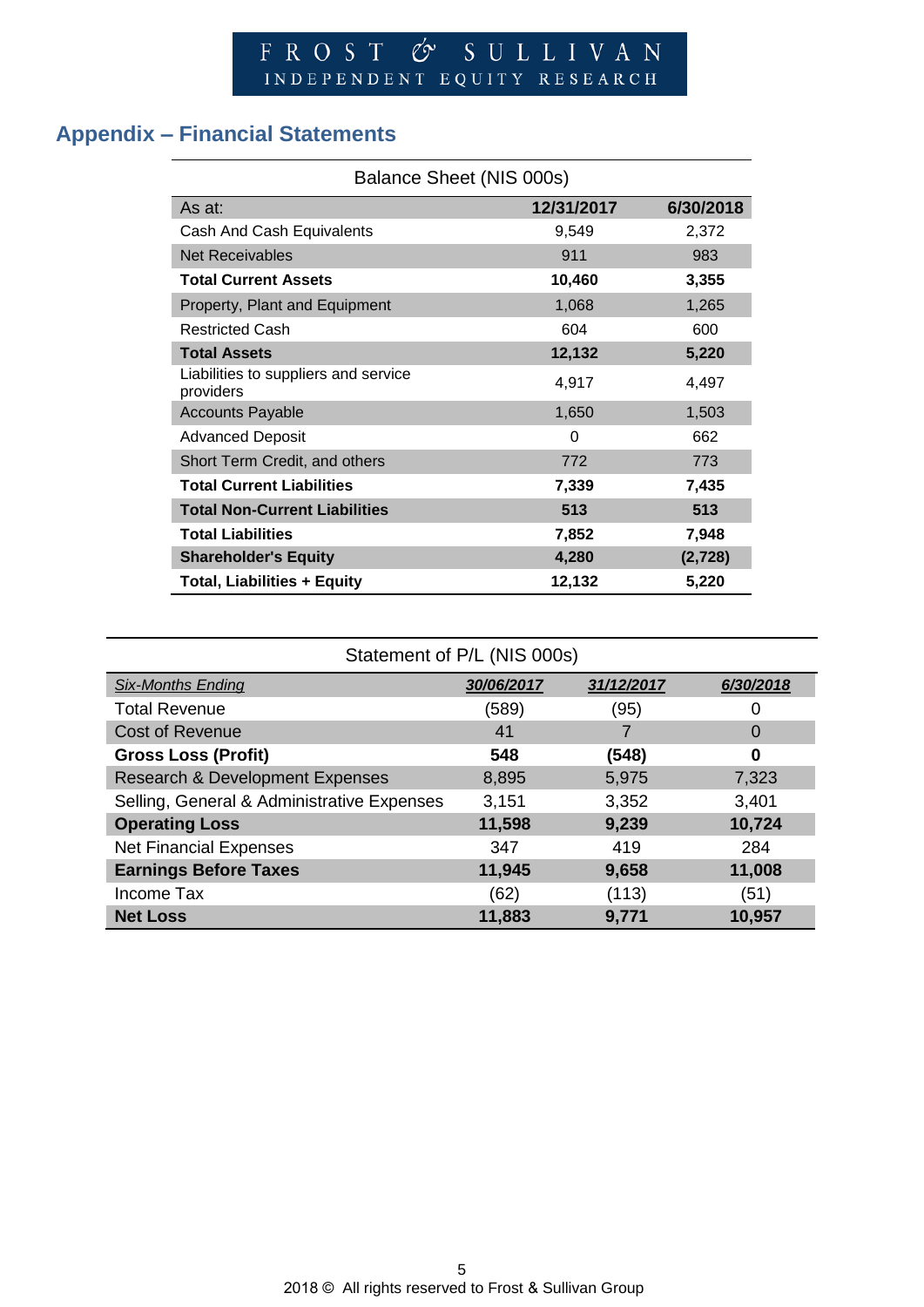#### $F R O S T C$ SULLIVAN

INDEPENDENT EQUITY RESEARCH

### **Disclaimers, Disclosures and Insights for more responsible investment decisions**

Definitions: "Frost & Sullivan" – A company registered in California, USA with branches and subsidiaries in other regions, including in Israel, and including any other relevant Frost & Sullivan entities, such as Frost & Sullivan Research & Consulting Ltd. ("FSRC"), a wholly owned subsidiary of Frost & Sullivan that is registered in Israel – as applicable. "The Company" or "Participant" – The company that is analyzed in a report and participates in the TASE Scheme**;** "Report", "Research Note" or "Analysis" – The content, or any part thereof where applicable, contained in a document such as a Research Note and/or any other previous or later document authored by "Frost & Sullivan", regardless if it has been authored in the frame of the "Analysis Program", if included in the database at www.frost.com and regardless of the Analysis format-online, a digital file or hard copy; "Invest", "Investment" or "Investment decision" – Any decision and/or a recommendation to Buy, Hold or Sell any security of The Company.

The purpose of the Report is to enable a more informed investment decision. Yet, nothing in a Report shall constitute a recommendation or solicitation to make any Investment Decision, so Frost & Sullivan takes no responsibility and shall not be deemed responsible for any specific decision, including an Investment Decision, and will not be liable for any actual, consequential, or punitive damages directly or indirectly related to The Report. Without derogating from the generality of the above, you shall consider the following clarifications, disclosure recommendations, and disclaimers. The Report does not include any personal or personalized advice as it cannot consider the particular investment criteria, needs, preferences, priorities, limitations, financial situation, risk aversion, and any other particular circumstances and factors that shall impact an investment decision. Nevertheless, according to the Israeli law, this report can serve as a raison d'etre off which an individual/entity may make an investment decision.

Frost & Sullivan makes no warranty nor representation, expressed or implied, as to the completeness and accuracy of the Report at the time of any investment decision, and no liability shall attach thereto, considering the following among other reasons: The Report may not include the most updated and relevant information from all relevant sources, including later Reports, if any, at the time of the investment decision, so any investment decision shall consider these; The Analysis considers data, information and assessments provided by the company and from sources that were published by third parties (however, even reliable sources contain unknown errors from time to time); the methodology focused on major known products, activities and target markets of the Company that may have a significant impact on its performance as per our discretion, but it may ignore other elements; the Company was not allowed to share any insider information; any investment decision must be based on a clear understanding of the technologies, products, business environments, and any other drivers and restraints of the company's performance, regardless if such information is mentioned in the Report or not; an investment decision shall consider any relevant updated information, such as the company's website and reports on Magna; information and assessments contained in the Report are obtained from sources believed by us to be reliable (however, any source may contain unknown errors. All expressions of opinions, forecasts or estimates reflect the judgment at the time of writing, based on the Company's latest financial report, and some additional information (they are subject to change without any notice). You shall consider the entire analysis contained in the Reports. No specific part of a Report, including any summary that is provided for convenience only, shall serve per se as a basis for any investment decision. In case you perceive a contradiction between any parts of the Report, you shall avoid any investment decision before such contradiction is resolved.

Risks, valuation, and projections: Any stock price or equity value referred to in The Report may fluctuate. Past performance is not indicative of future performance, future returns are not guaranteed, and a loss of original capital may occur. Nothing contained in the Report is or should be relied on as, a promise or representation as to the future. The projected financial information is prepared expressly for use herein and is based upon the stated assumptions and Frost & Sullivan's analysis of information available at the time that this Report was prepared. There is no representation, warranty, or other assurance that any of the projections will be realized. The Report contains forward-looking statements, such as "anticipate", "continue", "estimate", "expect", "may", "will", "project", "should", "believe" and similar expressions. Undue reliance should not be placed on the forward-looking statements because there is no assurance that they will prove to be correct. Since forward-looking statements address future events and conditions, they involve inherent risks and uncertainties. Forward-looking information or statements contain information that is based on assumptions, forecasts of future results, estimates of amounts not yet determinable, and therefore involve known and unknown risks, uncertainties and other factors which may cause the actual results to be materially different from current projections. Macro level factors that are not directly analyzed in the Report, such as interest rates and exchange rates, any events related to the eco-system, clients, suppliers, competitors, regulators, and others may fluctuate at any time. An investment decision must consider the Risks described in the Report and any other relevant Reports, if any, including the latest financial reports of the company. R&D activities shall be considered as high risk, even if such risks are not specifically discussed in the Report. Any investment decision shall consider the impact of negative and even worst case scenarios. Any relevant forward-looking statements as defined in Section 27A of the Securities Act of 1933 and Section 21E the Securities Exchange Act of 1934 (as amended) are made pursuant to the safe harbor provisions of the Private Securities Litigation Reform Act of 1995

TASE Analysis Scheme: The Report is authored by Frost & Sullivan Research & Consulting Ltd. within the framework of the Analysis Scheme of the Tel Aviv Stock Exchange ("TASE") regarding the provision of analysis services on companies that participate in the analysis scheme (see details:<br>www.tase.co.il/LPages/TechAnalysis/Tase\_Analysis\_Site/index.html, www.tase.co.il/LPage [www.tase.co.il/LPages/InvestorRelations/english/tase-analysis-program.html\),](http://www.tase.co.il/LPages/InvestorRelations/english/tase-analysis-program.html) an agreement that the company has signed with TASE ("The Agreement") and the regulation and supervision of the Israel Security Authority (ISA). FSRC and its lead analyst are licensed by the ISA as investment advisors. Accordingly, the following implications and disclosure requirements shall apply.

The agreement with the Tel-Aviv Stock Exchange Ltd. regarding participation in the scheme for research analysis of public companies does not and shall not constitute an agreement on the part of the Tel-Aviv Stock Exchange Ltd. or the Israel Securities Authority to the content of the Equity Research Notes or to the recommendations contained therein.

As per the Agreement and/or ISA regulations: A summary of the Report shall also be published in Hebrew. In the event of any contradiction, inconsistency, discrepancy, ambiguity or variance between the English Report and the Hebrew summary of said Report, the English version shall prevail. The Report shall include a description of the Participant and its business activities, which shall inter alia relate to matters such as: shareholders; management; products; relevant intellectual property; the business environment in which the Participant operates; the Participant's standing in such an environment including current and forecasted trends; a description of past and current financial positions of the Participant; and a forecast regarding future developments and any other matter which in the professional view of Frost & Sullivan (as defined below) should be addressed in a research Report (of the nature published) and which may affect the decision of a reasonable investor contemplating an investment in the Participant's securities. An equity research abstract shall accompany each Equity Research Report, describing the main points addressed. A thorough analysis and discussion will be included in Reports where the investment case has materially changed. Short update notes, in which the investment case has not materially changed, will include a summary valuation discussion. Subject to the agreement, Frost & Sullivan Research & Consulting Ltd. is entitled to an annual fee to be paid directly by the TASE. The fees shall be in the range of 35 to 50 thousand USD per each participant. Each participant shall pay fees for its participation in the Scheme directly to the TASE.

The named lead analyst and analysts responsible for this Report certify that the views expressed in the Report accurately reflect their personal views about the Company and its securities and that no part of their compensation was, is, or will be directly or indirectly related to the specific recommendation or view contained in the Report. Neither said analysts nor Frost & Sullivan trade or directly own any securities in the company.

© 2018 All rights reserved to Frost & Sullivan and Frost & Sullivan Research & Consulting Ltd. Any content in this website, including any documents, may be published, lent, reproduced, quoted or resold without the written permission of the companies.